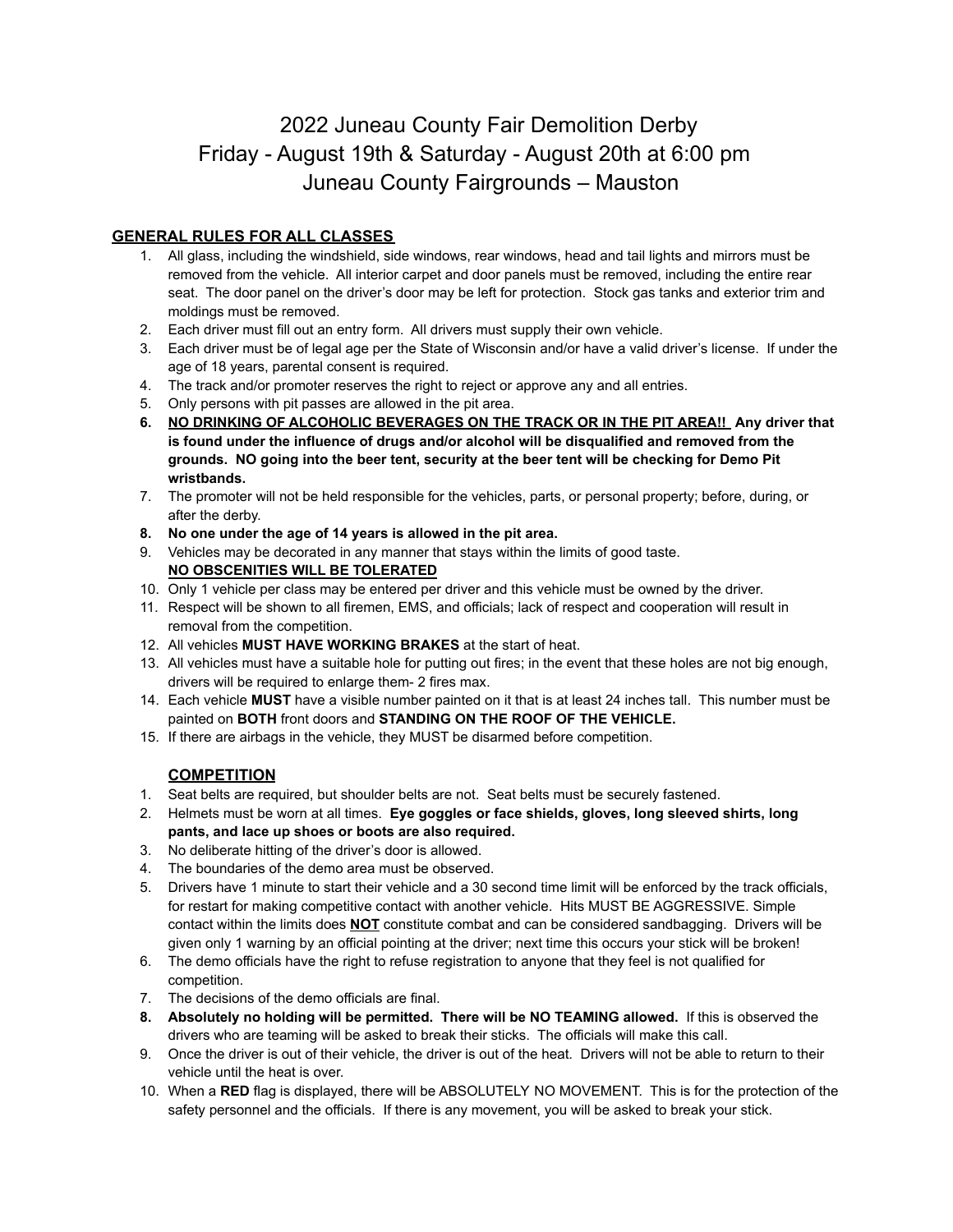11. If a rollover occurs, the safety personnel and the officials will flip the vehicle over and then after an inspection and the ok from the firemen that it is safe, the driver will be able to run their vehicle if they wish to continue. The safety personnel and the officials will **NOT** pull vehicles apart, but drivers will be removed from the vehicle if there is a safety issue.

### **PREPARATIONS OF FULL SIZE CAR CLASS**

- 1. Only 1980 and newer automobiles. Station wagons are allowed. . **NO** wedged or sedagon cars allowed. **NO** 2003 and newer Ford products or frames allowed. **NO** convertibles, hearses, or limousines allowed.
- 2. Switching engines are allowed. Tranny coolers are allowed as long as they are safe and must be securely fastened. BASIC header protectors are allowed. Nothing attached to the block.
- **3. Engine Cradle** You can have a basic lower cradle and must use GM factory mounts. **NO** sway bar link. **NO** pulley protectors. **NO** distributor protectors. **NO WELD OR CHAIN TO CRADLE Engine Cradle** - If you choose not to use the basic lower cradle, USE AFTERMARKET MOTOR MOUNTS.
- **4. Radiator** Only OEM or factory aluminum racing radiators allowed. Radiators must be in stock location and may be held in with max 2-  $\frac{1}{2}$  inch threaded rods. Rods can only connect with 2 inch by  $\frac{1}{6}$  inch straps on top and bottom of the radiator. No welding of the straps. **NO** radiator barrels or protectors allowed. Simple expanded metal is allowed only by the size of the hole of the radiator, held on with 6 - 7/16 bolts.
- **5. Rear End** Any 5 lug automotive rear end can be used. May have pinion brake welded to the tubes only. Gears may be welded to produce posi traction. **NO** rear end braces allowed. Slider driveshafts are allowed. Watts links are allowed. **NO** switching package tray. Upper part of Watts links conversion has to be bolted in NOT welded (**only** the lower bracket of the Watts links can be welded 6 inches total). Upper and lower control arms can only be OEM. **NO** reinforcing control arms.
- **6. Battery** Only 1 automotive battery may be used and it must be located in the passenger compartment: securely mounted, and covered with rubber floor mats.
- **7. Gas Tank** Gas tanks are limited to a capacity of 10 gallons. Gas tank must be securely fastened in the middle of the back compartment of the vehicle. **NO** stock auto or plastic gas tanks are allowed. The fuel cell protector has to be 4" from the package tray and 4" from the floor. The protector can not exceed 24" wide and may not tie into rear frame humps, drive train, frame, or body mount bolt plates. No larger than 3x3 material.
- **8. Electric Fuel Pumps** are allowed and must have an on/off switch on the LEFT side of the steering wheel and marked on/off. Electric fuel pumps must be mounted by the gas tank in the rear seat area. Gas tanks must be mounted in the center of the rear seat area.
- 9. **Bumpers** Any year OEM bumper may be used. **NO** using pointed Chrysler bumpers or square-like tube bumpers. Loaded bumpers are allowed- **NO** excessive metal on the outside of the bumper. Bumper shocks (not exceeding original hole or 11 inches) and factory brackets may be welded OR the front bumper may be hard-nosed directly to front frame rails with NO added metal. Bumper shocks may **not** be mounted or welded to the outside of the frame. You may seam weld all bumper seams. Bumpers may be chained in 2 spots from the bumper to the core support- 30 inches max. Rear bumper must be factory or taken off.
- **10. Frames NO** frame seams may be welded anywhere. **NO** tilting, cold bending, pinning, plating, painting, or undercoating the frame. **NO** hump plates allowed. Humps may be beat in 8 inches from center each waymax 16.
- **11. Doors** Doors must be secured by the following; 3 chains per door or 3 plates (2 inches X 4 inches X 3/16 thick). **The driver door may be welded solid for the driver's safety. No** door skins. Chains may not be any longer than 36 inches. The minimum chain link is ¼ inch. **NO DOG CHAINS OR #9 WIRES ALLOWED!**
- 12. **Safety** A 4 point cage (seat, dash, and door bars) is **MANDATORY.** 3 inch minimum to 6 inch max size is allowed. Door bars can be only 6 inches past the rear seat bar. Side bars 60 inches max and **no** more than 6 inches from rear seat bar and must be vertical and not inside of doors. Halo bar is allowed. It can only be attached to the seat bar by welding or bolting. You may bolt to the roof of the car- 2 bolts max 7/16. **NO** down legs or kickers.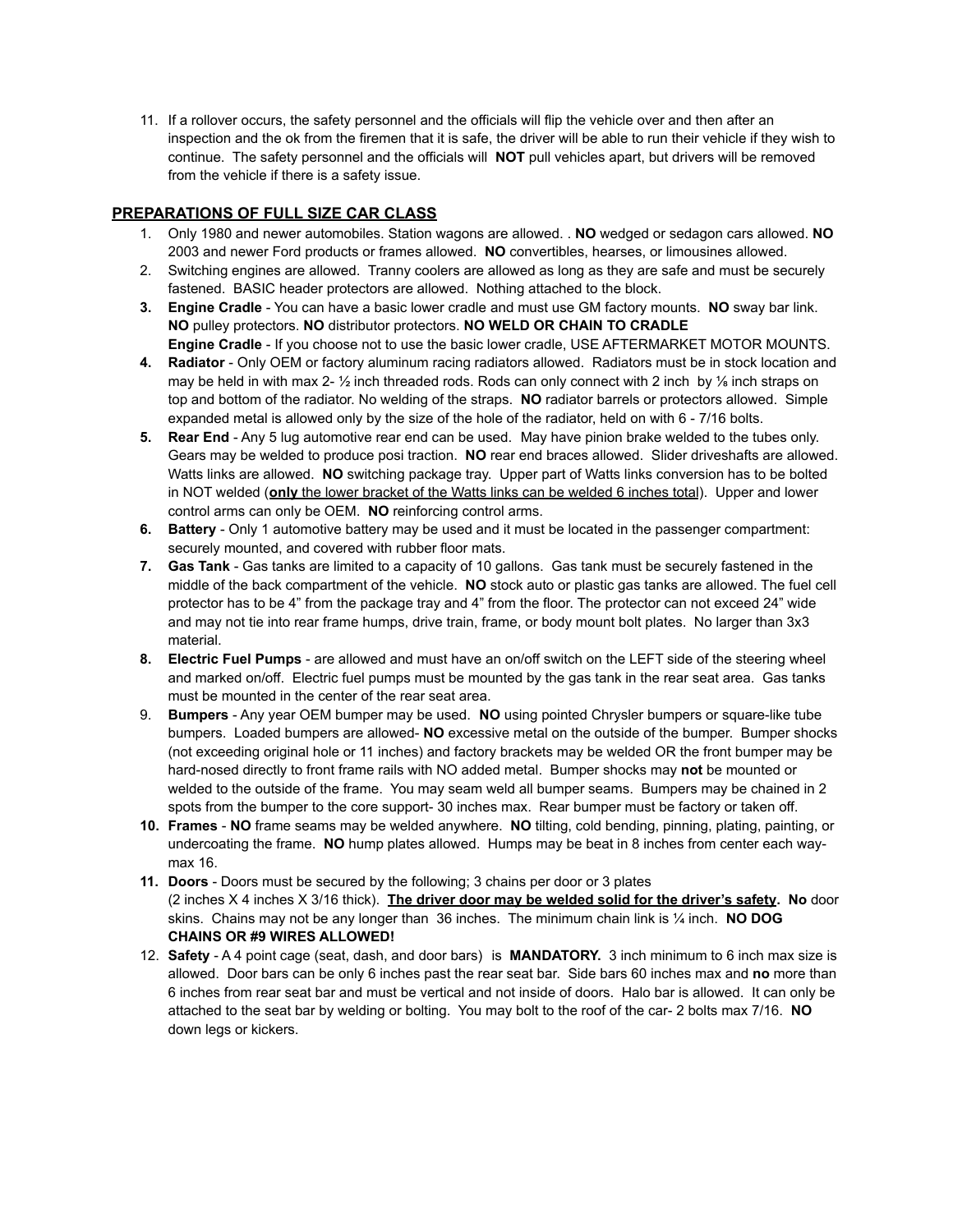13. **Hoods and Trunks** - must be secured in 4 spots max with 4 threaded rods or 2 angles and 2 threaded rods in hood and trunk. The rods can be no longer than  $\frac{3}{4}$  inch and no longer than  $4$ " above the hood and trunk lid. Only 3 nuts per rod allowed. Plate size can be no longer than 4x4 inches. Threaded rod in the trunk may be secured to the frame by bolting or welding. Threaded rod must be completely vertical and the spacers between the frame and core support can be NO bigger than 4 inches long. ONLY 2 threaded rods can come in contact with the frame.

Angle size-  $4x2$  and no bigger than  $\frac{1}{4}$  inch with 2-7/16 bolts max to hold the angle together. **MANDATORY:** A piece of rebar or a piece of 2 inch x 1/4 inch flat stock OR a <sup>3/</sup><sub>8</sub> chain to run from the roof to the cowl in the windshield area for driver's safety.

- **14. Body Mounts** must be ORIGINAL except the rear 2 in the trunk and the front 2 in core support. You may replace the stock body bolts with 7/16 inch bolts with a  $\frac{3}{4}$  inch washer if it is broken.
- **15. Suspensions** must be OEM spindles, tie rods, upper and lower A-arm, ball joints, and steering box. You may change front and rear springs to change the height of your vehicle. You may add 4 leaf spring clamps to leaf springs. You must chain coil springs in **only** around the spring and axle tube. You may chain front A-arms also to gain height (upper only). **NO** leaf spring conversions allowed. **NO** tie rod protectors allowed. You may install an aftermarket steering column and steering wheel.
- **16. Tires** Any ply tire allowed: 30" max height. Forklifts, skid steer, and tractor tread tires are allowed. **NO** solid rubber tires, full centers, beadlocks, or bead protectors are allowed. Rims must be factory automotive rims **NOT** homemade. Weld in centers are allowed, 8 inches by ¼ inch thick. Valve stem protectors are allowed. Remove all wheel weights before inspection.
- **17. Bolts** No bolts may be used on the exterior of a vehicle. Bolts may not be added to hood, trunk lid, fender, wheel wells, or doors.
- 18. **Body** Rear ¼ panels must be left in the factory position. Factory package tray must be left in their original position. You may tuck 50% of the trunk lid only.

**NO** body creasing. **NO** dishing. **NO** rear window bar allowed. **NO** wedged or sedagon cars allowed. **19. Transmissions** - Stock Trans ONLY. **NO** aftermarket bells. Use stock crossmember or 2x2 square tube.

Stock OEM GM trans mount. Use 6"x2"x1/4" angle to mount the tube, weld on bottom only.

#### **TRUCKS**

Trucks will follow rules of the **FULL SIZE CARS** with the following exceptions:

- 1. Only ½ or ¾ tons allowed. Suburbans are allowed. **NO** HD frames, 1 ton dually suspensions or frames, or super dutys allowed. 4wd drive trucks must remove the front driveshaft to compete.
- 2. Trucks must have a box. **NO** flat beds or homemade boxes.
- 3. Tailgate may be welded or chained in a factory upright location. **NO** wedged boxes or sedagons are allowed.
- 4. Welding inside of the box is **NOT** allowed.
- 5. The box and the cab can be secured together with 2 threaded rods no bigger than  $\frac{3}{4}$  inch, 2 nuts per rod, 4x4 inch plates.
- 6. The cab can be secured down by 4 threaded rods no bigger than ¾ inch, 3 nuts per rod, 4x4 inch plates **OR** secure the cab down by welding the rods to the outside of the frame; the rod can only go 4 inches down the frame.
- 7. The box can be secured down by 8 threaded rods no bigger than ¾ inch, 3 nuts per rod, 4x4 inch plates **OR** secure the box down by welding the rods to the outside of the frame; the rod can only go 4 inches down the frame.
- 8. A chain is allowed to go around the cover of the cab to the front corner of the box.
- 9. The gas tank must be secured in the center behind the cab.
- 10. Hoods can be secured in a maximum of 6 places with 6 threaded rods no bigger than ¾ inch, 3 nuts per rod, 4x4 inch plates. Only 2 may go through the frame.
- 11. Factory rear bumper must be chained or welded with strap in 3 spots,  $2" \times 4" \times 3/16"$ , from tailgate to bumper.
- 12. 33" max tire height limit.
- 13. Suspension must be stock. **NO** aftermarket lift kits allowed. Leaf springs must be stock. 20" minimum or 26" max height; measured from the ground to the bottom of the frame.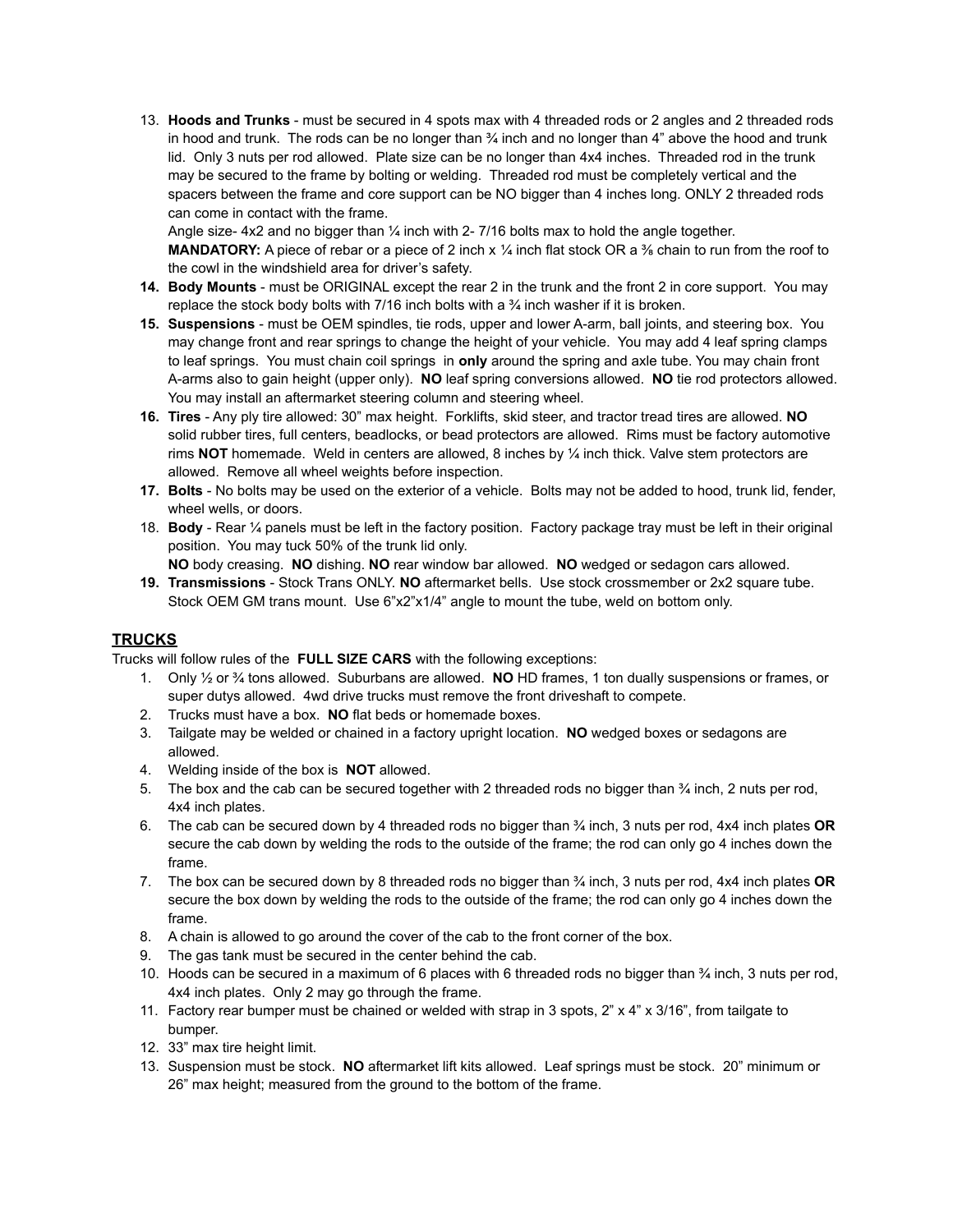### **4 & 6 CYLINDER CLASS**

PLEASE NOTE- these classes will run separate

4 & 6 cars will follow rules of the **FULL SIZE CARS** with the following exceptions:

- 1. 4 cylinder cars may not exceed a 105 inch wheelbase. 6 cylinder cars may not exceed a 112 inch wheelbase. The measurements are made from the center of the hub of the front axle to the center of the hub of the rear axle.
- 2. Front wheel drive ONLY.
- 3. **NO** stuffing of the frame, will be scoped.
- **4. NO** welding on frames. **NO** engine cradle. **NO** protectors. **NO** carbureted conversions.
- 5. Suspension must be stock. **NO** chain from frame to body. **NO** rear window bar or #9 wire allowed.
- 6. Fuel lines must run through the dash of the car with a protective coating NOT through the windshield area.
- 7. Struts can be clamped or tack welded for height but have to be stock.
- 8. Follow Full Size Car rule on bumper EXCEPT no automotive pushers. A square tube may be used not to exceed 8 inches off the back of the bumper (can blow a hole through the tube for the threaded rod).

### **INSPECTION OF VEHICLES**

1. All vehicles will be inspected upon entering the grounds and may be subject to inspection at any time without notice.

## **Inspections will start at NOON**

**Inspections will end at 5:00 p.m. SHARP**

### **All vehicles must be registered by 4:15 p.m. SHARP**

**The driver's meeting will be held at 5:15 p.m.**

**The demo show will start at 6:00 p.m.**

### **NO LATE ENTRIES WILL BE ALLOWED**

- 2. All vehicles will go to the inspection area.
- 3. Upon entering the grounds, all vehicles must open their hoods. All factory body mounts must be in place and all back seats must be removed, top to bottom. **NO WET PAINT!** The vehicle needs to be ready to run.
- **4. ONLY THE DRIVER CAN BE IN THE INSPECTION AREA.**
- 5. Vehicles which do not meet the rules, will have until the close of registration to correct the problem to receive their stick. Max 2 times through inspection.

### **FLAGRANT ABUSE OF THE RULES WILL ONLY SERVE TO DEFEAT THE PURPOSE OF THEM IF YOU DO NOT WISH TO CONFORM TO THE RULES LOAD YOUR VEHICLE UP AND LEAVE**

- 6. Any driver with a complaint about another vehicle must summon an official and then accompany the official to the vehicle in question. If the complaint is justified, the driver must either correct it or be expelled. Expulsion will be at the official's discretion.
- 7. After the feature event, the vehicles finishing 1st, 2nd, and 3rd will be re-inspected to ensure compliance with all rules. Violations will result in the disqualifications and forfeiture of prizes. If a vehicle is disqualified, the lower placing vehicles will move up in the standings and become subject to the same re-inspection rules.